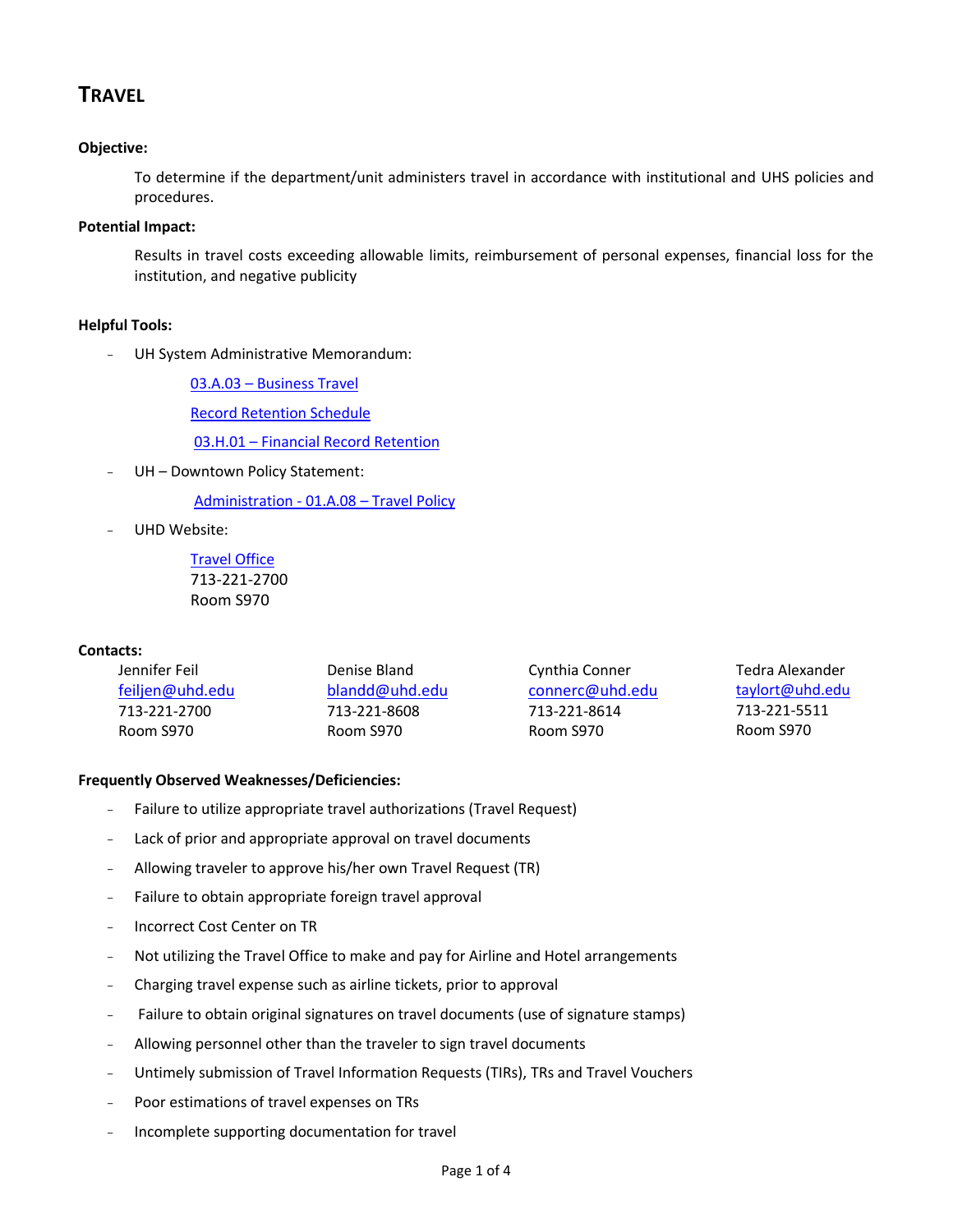- Approval dates missing on TRs and/or Travel Vouchers.
- Unallowable expenses included on Travel Voucher.

#### **Best Business Practices:**

- 1. Designate an individual in the department/unit to coordinate travel processing and reimbursements. This individual should review all travel documents for errors and compliance with institutional policies and procedures prior to forwarding to Travel department for reimbursement.
- 2. Ensure employees are familiar with the Travel department's policies and procedures.
- 3. Exercise reasonable and prudent care with travel funds. Travelers are entitled to reimbursement for reasonable, necessary, and allowable expenses incurred.
- 4. The TR should be approved in advance by the department/unit head. Ultimate responsibility and accountability for appropriateness of expenditures rests with the unit head and cannot be delegated.
- 5. For zero cost travel, a copy of the approved TR must be on file in the traveler's department for 18 months after completion of the trip.
- 6. Utilize a standing travel authorization (Blanket TR) in the case of individuals required to travel locally on a regular or continuous basis. Renew the authorization annually.
- 7. TR signature authority may be delegated in writing by the department chair or unit head. This delegation must be on file with the Travel department. (Note: If signature authority is granted to the individual with reconciliation responsibilities, the reconciliation should be approved by the department chair/unit head.)
- 8. The unit head's travel should be authorized by his direct report. (Note: Approval attests to the business necessity of the travel and that arrangements are reasonable in nature and amount. This includes grant and state-funded travel.)
- 9. Ensure foreign travel is submitted for appropriate approval.
- 10. Ensure TRs and/or Travel Vouchers are dated when approved (department chair, dean, provost, if applicable).
- 11. Ensure that costs on TRs are closely estimated.
- 12. Obtain original signatures of travelers and approvers and do not utilize signature stamps.
- 13. Ensure that an employee does not approve his/her own TRs.
- 14. Ensure Travel Vouchers are completed in a timely manner and submitted to the Travel department upon return from travel. Travel Vouchers should be completed within 30 days of return from travel.
- 15. Review Travel Vouchers carefully to ensure personal expenditures are not reimbursed.
- 16. Compare the TR and Travel Voucher to ensure agreement of travel information.
- 17. Ensure all required supporting original receipts and documentation accompany TRs and/or Travel Vouchers prior to submission to the Travel department.
- 18. Encourage all travelers to update personal bank information in PASS to ensure travel reimbursements can be wired to the travelers' accounts.
- 19. For perspective faculty and employees travel, submit documents in the same manner as for employees.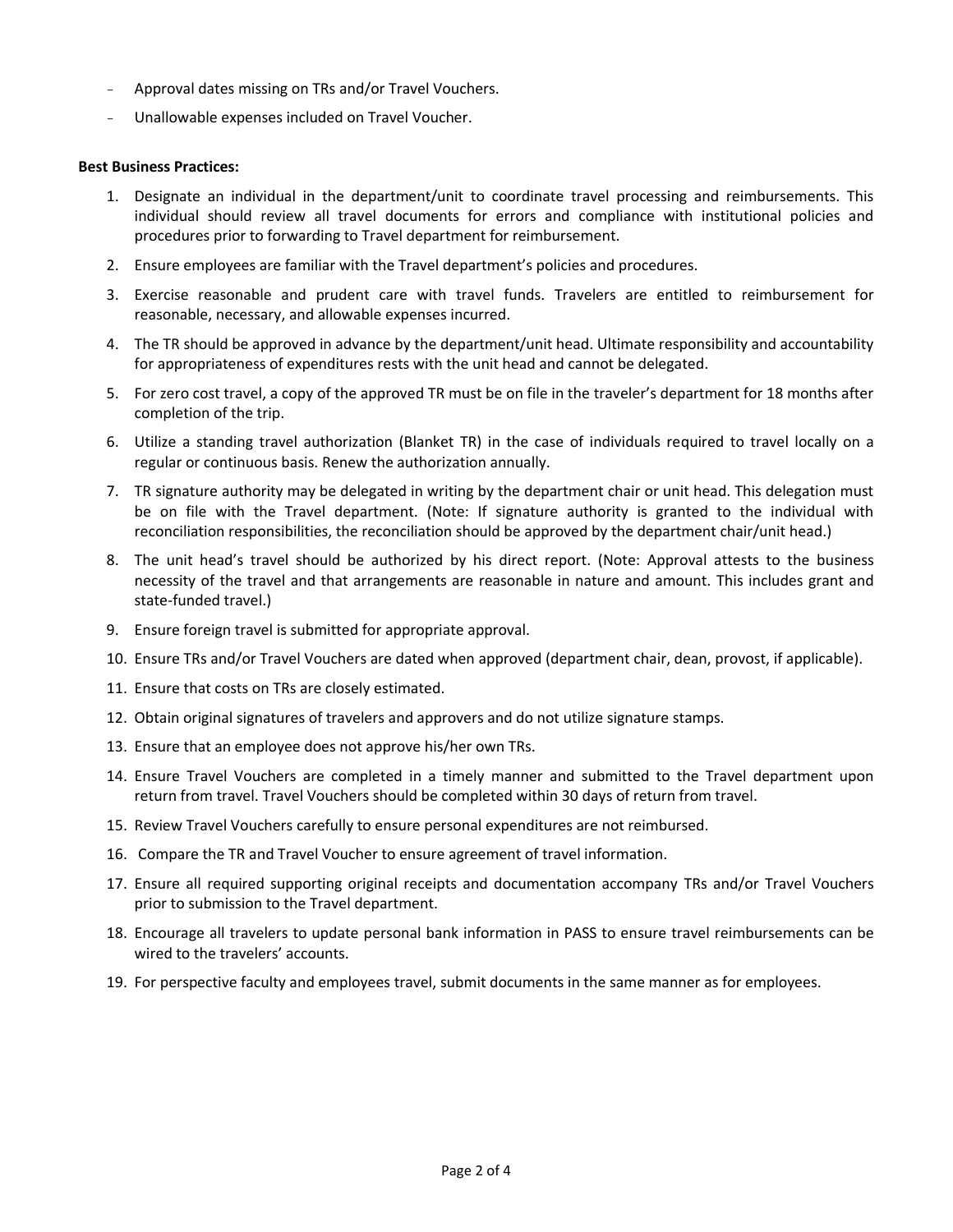# **AREA**

This questionnaire is designed so that "no" answers indicate that an internal control weakness may exist and the procedure/process may need to be examined in greater detail. **Comments should be provided for "No" answers.**  When such weaknesses are identified, a change in the process may be necessary OR a control may need to be put into place to address the weakness. The appropriate UHD contact office (as outlined in the self-assessment text) may be contacted for assistance with identified weaknesses.

| Self-Assessment of Internal Controls for Contracts                                                                                                  |  | <b>No</b> | N/A | <b>Comments</b> |
|-----------------------------------------------------------------------------------------------------------------------------------------------------|--|-----------|-----|-----------------|
| Does the department/unit have an individual(s)<br>responsible for coordination and oversight of travel<br>processes?                                |  |           |     |                 |
| Are employees familiar with institutional and UHS<br>travel policies and procedures?                                                                |  |           |     |                 |
| Does your unit have a process in place to ensure<br>timely review and approval of TRs and/or Travel<br>Vouchers?                                    |  |           |     |                 |
| Is the approver of travel always at least one level<br>above the traveler (No self-approved travel)?                                                |  |           |     |                 |
| Are Blanket TRs utilized as needed for local travel?                                                                                                |  |           |     |                 |
| Is necessary information and all original receipts<br>included in travel documentation?                                                             |  |           |     |                 |
| Does the traveler sign the TRs and Travel Vouchers as<br>they are submitted?                                                                        |  |           |     |                 |
| Does careful review of TRs and Travel Vouchers<br>preclude reimbursement of personal travel?                                                        |  |           |     |                 |
| Do you follow the institution's policy regarding<br>penalties and charges for airline cancellations?                                                |  |           |     |                 |
| Is foreign travel routed through the correct approval<br>process (department chair, dean, provost,<br>President if to other than Canada or Mexico)? |  |           |     |                 |
| Are Travel Vouchers completed promptly upon<br>return from travel?                                                                                  |  |           |     |                 |
| Are travel estimates reasonably derived?                                                                                                            |  |           |     |                 |
| Does management complete, approve, and internally<br>maintain zero cost TRs for insurance purposes?                                                 |  |           |     |                 |
| Are financial reconciliations and supporting<br>documents retained for the appropriate time                                                         |  |           |     |                 |